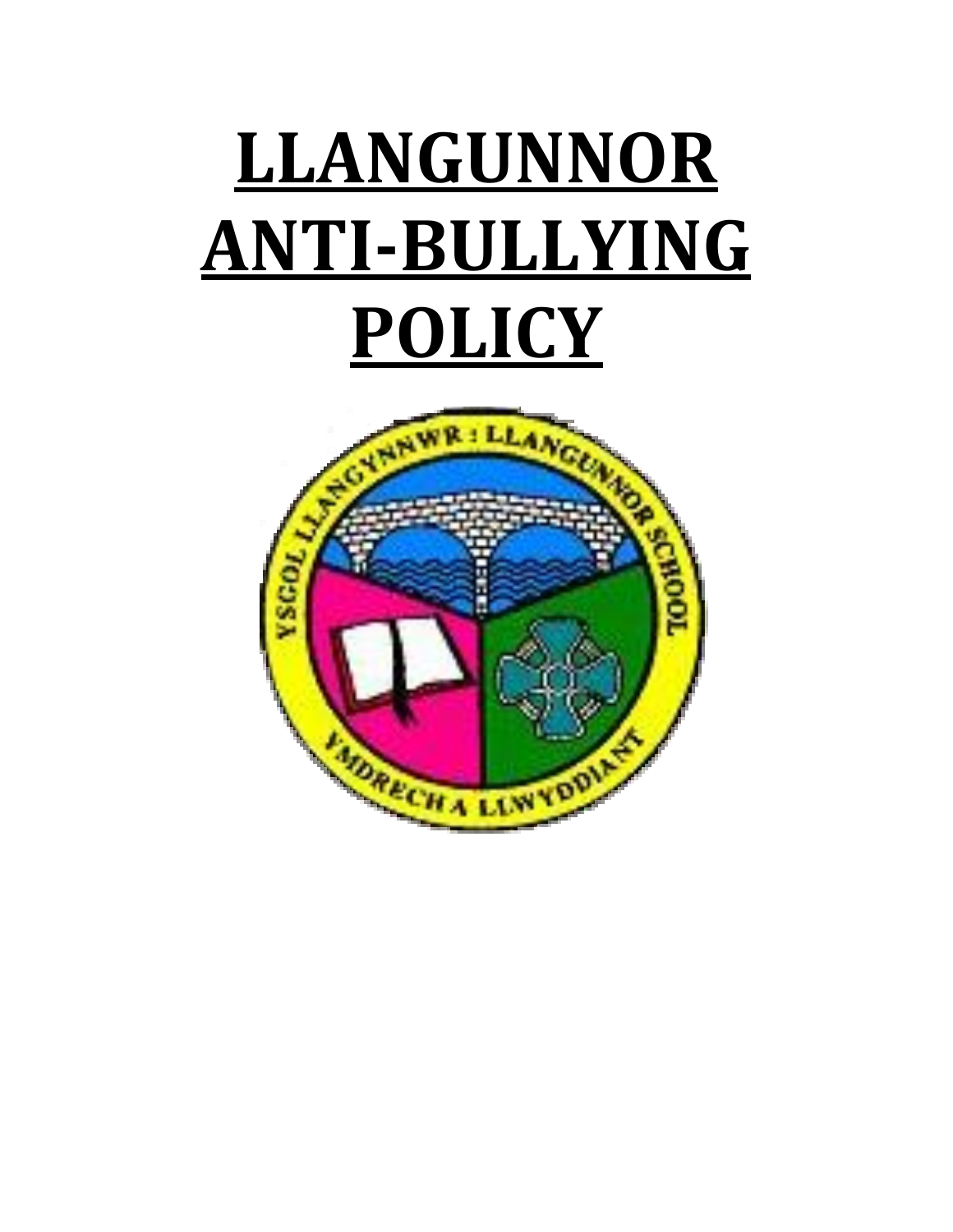YSGOL Chair of Governors :- ……………………………………………………… Head teacher :- …………………………………………………………….. Date :- February 2017 Next Review :-

#### WHY HAVE AN ANTI-BULLYING POLICY?

Legislation applicable to all schools in Wales, which aims to protect the rights of children and young people to live a life free from abuse and harm including bullying, includes the following:

The Equality Act 2010 – Chapter 1 of part 6 of the Act prohibits discrimination, harassment and victimisation in schools.

Education and Inspections Act 2006 – requires schools to establish policies to promote good behaviour, and in particular, prevent all forms of bullying among pupils. It also gives headteachers the power to impose disciplinary sanctions for inappropriate behaviour.

Children Act 2004 – requires a local authority to promote co-operation between itself and various other bodies and persons with a view to improving the well-being of children in its area so far as it relates to education, training and recreation.

Education Act 2002 – requires schools to have a complaints procedure. This is particularly important for parents and carers who feel that their school has not adequately dealt with a case of bullying.

Human Rights Act 1998 – requires schools to have policies that comply with the Act, in particular, Part 1 of Schedule 1 to the Act which provides that no one must be subjected to torture or to inhuman or degrading treatment or punishment.

The Education Act 1996 – Part 4 of the Act makes provision in relation to children with special educational needs.

United Nations Convention on the Rights of the Child.

#### Statement of Intent

Llangunnor school believes that bullying is unacceptable and should not be tolerated. All members of the school community share a collective responsibility for tackling bullying should it occur and in working together to promote positive behaviour.

"All children, whatever their race, sex, beliefs and abilities have the right to be safe and to be free from oppression, humiliation and abuse" (The Children's Act 2004). We are committed to providing a caring, friendly and safe environment for all of our pupils so they can learn in a relaxed and secure atmosphere. Bullying of any kind is NOT acceptable at our school. If bullying does occur, all pupils should be able to tell and know that incidents will be dealt with promptly and effectively. We are a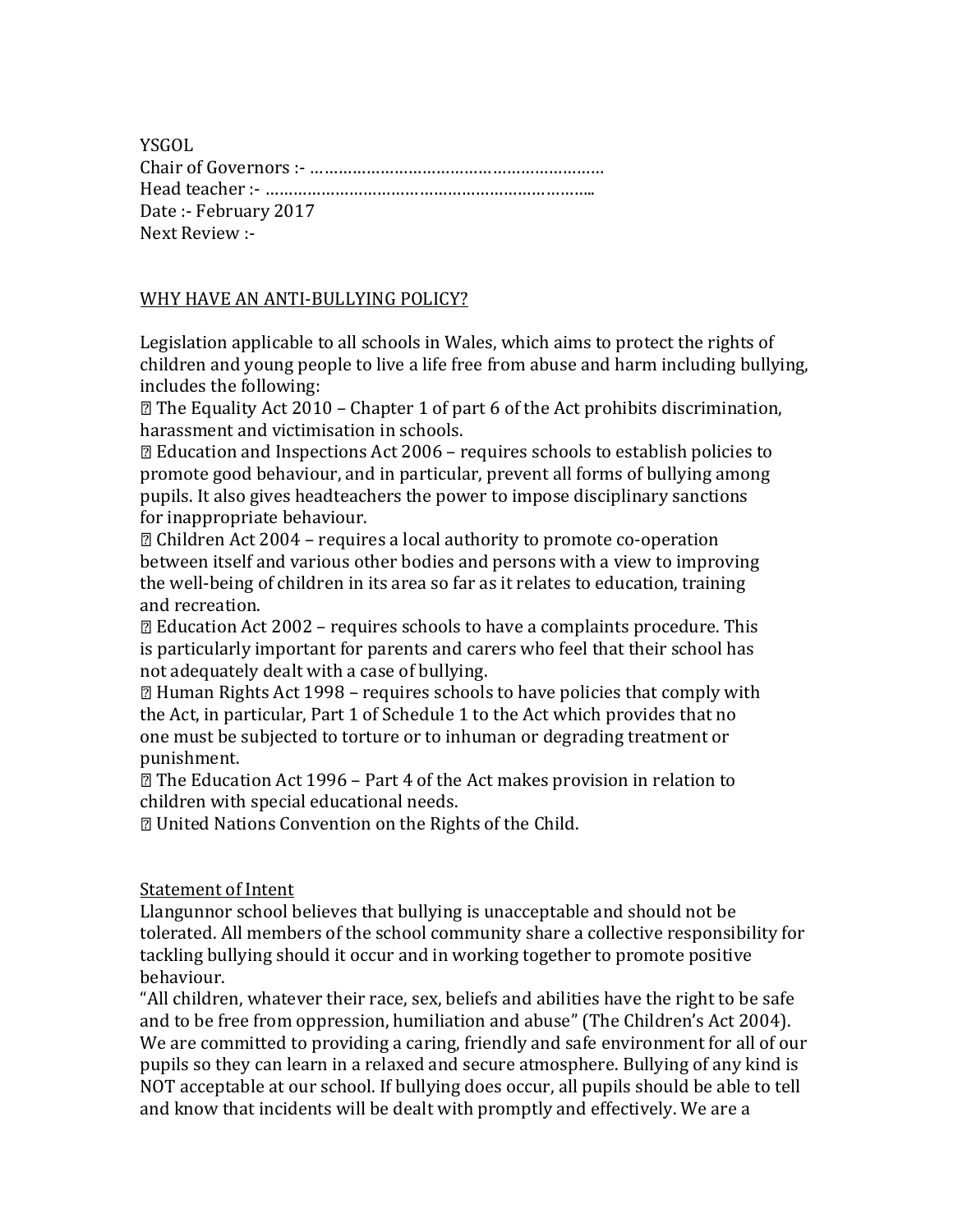TELLING school. This means that anyone who knows that bullying is happening is expected to tell the staff.

## Aims of the policy

Our Policy is a working framework to support our whole school ethos, which is to ensure that children feel safe, secure confident and happy. It is designed to prevent bullying behaviour wherever possible, to respond consistently in line with agreed procedures should it occur and to provide support to those involved as appropriate. Our children's health and well-being is of paramount importance.

Prevention includes sending out a clear message that negative behaviour is antisocial, unacceptable and will not be tolerated here. This school policy is based on the Welsh Government initiative and Guidance "Respecting Others: Anti-Bullying Guidance". It can be accessed from www.wales.gov.uk/respectingothers

## What Is Bullying?

Bullying is aggressive or insulting deliberate behaviour, repeated often over a period of time, and intended to cause emotional or physical harm to an individual or group of people. There usually exists a power difference between the bullied and the bully which makes it difficult for the victim to defend themselves against.

Bullying can be:

Emotional being unfriendly, excluding, tormenting (e.g. hiding books, threatening gestures) intimidation, dirty looks, rumour spreading, isolating individuals, breaking friends, publicly writing or displaying literature about a person

Physical pushing, kicking, hitting, punching, stealing, spitting and any other violent acts

Racist racial taunts, graffiti, gestures

Sexual unwanted physical contact or sexually abusive comments

Homophobic because of, or focussing on, the issue of sexuality

Verbal name-calling, sarcasm, spreading rumours, teasing, taunting threatening, insulting and making offensive remarks including sexist, homophobic and racist comments

Cyber - All areas of internet such as email & internet chat-room misuse

Mobile threats by text messaging & calls

Misuse of associated technology , i.e. camera &video facilities. Bullying via websites including blogs, personal websites and online personal polling sites. There has also been a significant increase in social networking sites for young people e.g. Facebook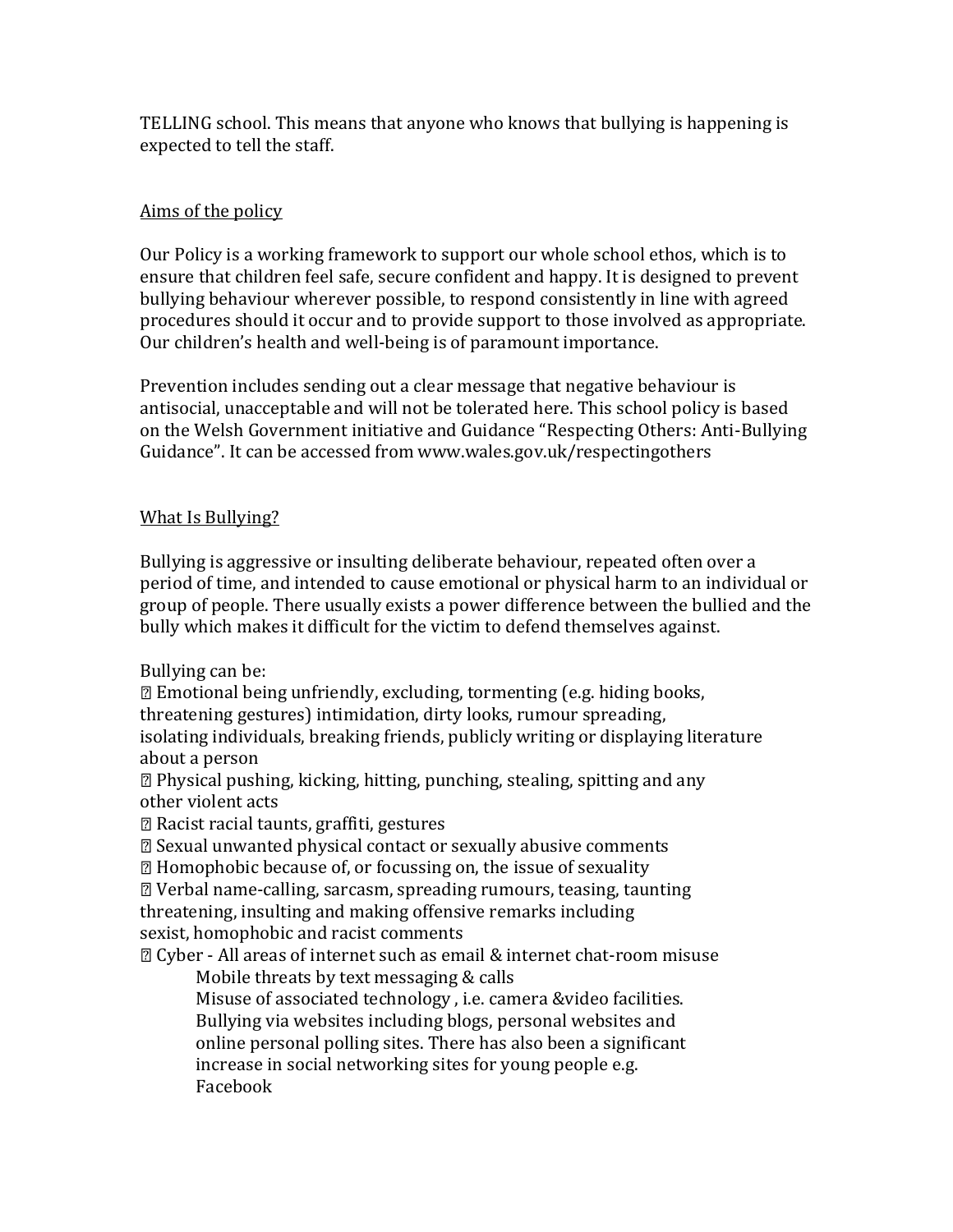## Why is it Important to Respond to Bullying?

Bullying hurts. No one deserves to be a victim of bullying. Everybody has the right to be treated with respect. Pupils who are bullying need to learn different ways of behaving.

Schools have a responsibility to respond promptly and effectively to issues of bullying.

## Objectives of this Policy

All governors, teaching and non-teaching staff, pupils and parents should have an understanding of what bullying is.

All governors and teaching and non-teaching staff should know what the school policy is on bullying, and follow it when bullying is reported.

All pupils and parents should know what the school policy is on bullying, and what they should do if bullying arises.

As a school we take bullying seriously. Pupils and parents should be assured that they will be supported when bullying is reported.

Bullying will not be tolerated.

## Signs and Symptoms

A child may indicate by signs or behaviour that he or she is being bullied. Adults should be aware of these possible signs and that they should investigate if a child:  $\mathbb{Z}$  is frightened of walking to or from school

 $\mathbb Z$  doesn't want to go on the school / public bus

begs to be driven to school

changes their usual routine

 $\mathbb D$  is unwilling to go to school (school phobic)

begins to truant

becomes withdrawn anxious, or lacking in confidence

starts stammering

attempts or threatens suicide or runs away

 $\mathbb Z$  cries themselves to sleep at night or has nightmares

feels ill in the morning

begins to do poorly in school work

comes home with clothes torn or books damaged

has possessions which are damaged or " go missing"

asks for money or starts stealing money (to pay bully)

has dinner or other monies continually "lost"

has unexplained cuts or bruises

comes home starving (lunch has been stolen)

becomes aggressive, disruptive or unreasonable

 $\mathbb{Z}$  is bullying other children or siblings

 $2$  stops eating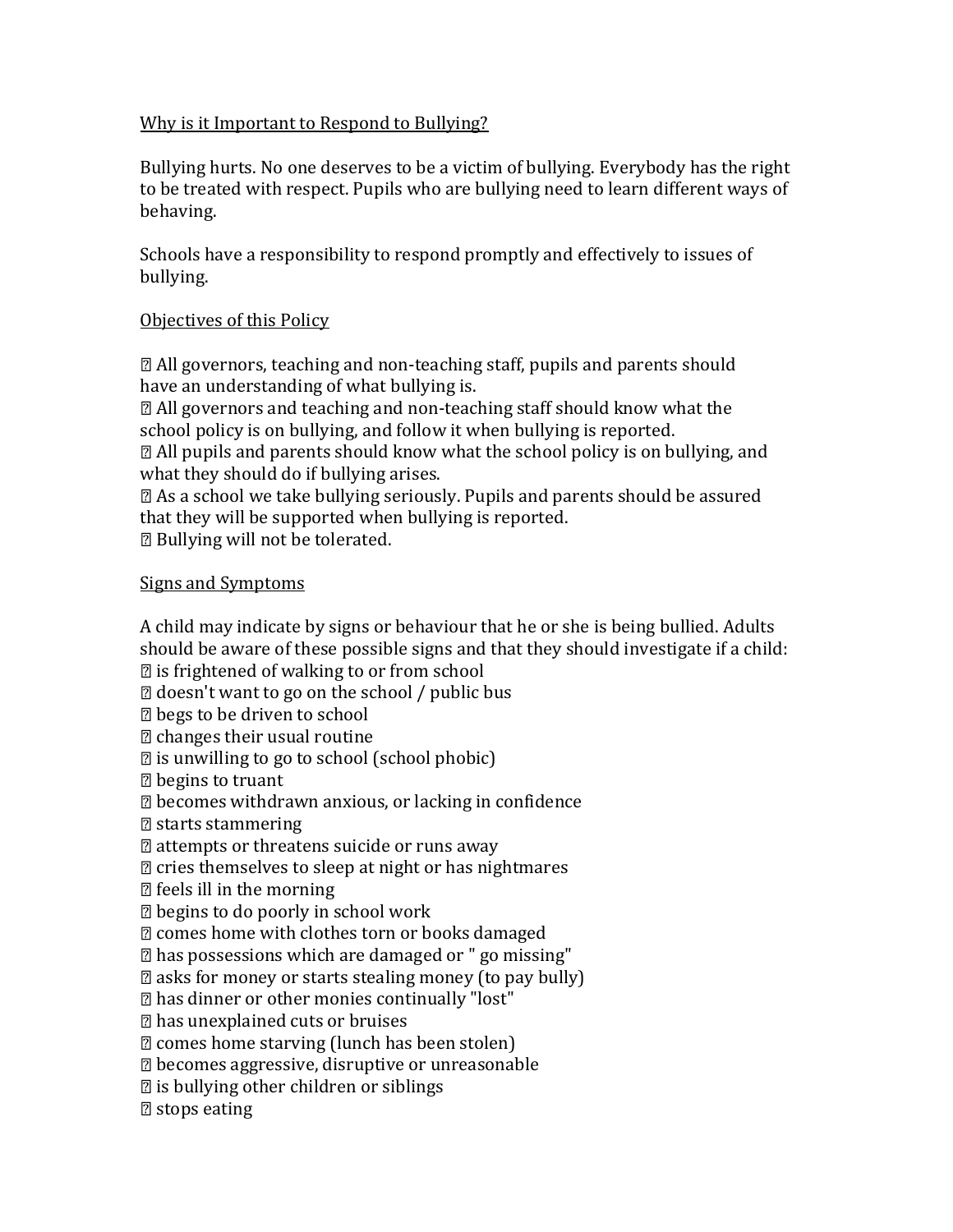$\mathbb{Z}$  is frightened to say what's wrong

gives improbable excuses for any of the above

- $\mathbb D$  is afraid to use the internet or mobile phone
- $\mathbb Z$  is nervous & jumpy when a cyber message is received

These signs and behaviours could indicate other problems, but bullying should be considered a possibility and should be investigated.

Advice to parents.

What to do if you think your child is being bullied.

Talk to school staff about the bullying. The first contact point is your child's class teacher. A meeting can be arranged, by contacting the school on 01267 237841 or by leaving a message at the school reception. It will help to sort out what action to take.

When discussing with your child's class teacher,

- Be as specific as possible about what your child says has happened; give dates, places and names of other pupils involved.

- Make a note of what action the school intends to take.

- Ask if there is anything you can do to help your child.

- Stay in touch with the school; let them know if things improve as well as if problems continue.

Encouraging reporting of incidents if bullying occurs:

Pupils in this school can be assured that their concerns will be responded to with sensitivity. All reports will be taken seriously and investigated; Confidentiality for anyone who shares information will be respected; Opportunities for children to communicate concerns include a worry box, Circle Time, access to any member of staff, representation on the School Council and buddies/playground peacemakers who will pass on concerns;

If bullying occurs we will implement the following procedures, as appropriate, in line with the Welsh Government "Respecting Others" guidance:

We will take all incidents seriously and record their occurrence on a Bullying Log. (See Appendix 1)

A designated person (Headteacher) will monitor and collate information on victims and potential bullies.

Investigate the incident / establish facts by independently talking to all involved; Use appropriate intervention techniques to manage difficulties between bullies

& victims that encourage reconciliation where this is possible / feasible;

Where bullying behaviour has been established, implement agreed sanctions consistently and fairly as necessary to prevent further incidents;

 $\mathbb D$  Involve parents as early as possible where incidents merit it;

Apply guidelines from the all Wales Police "School Beat" partnership working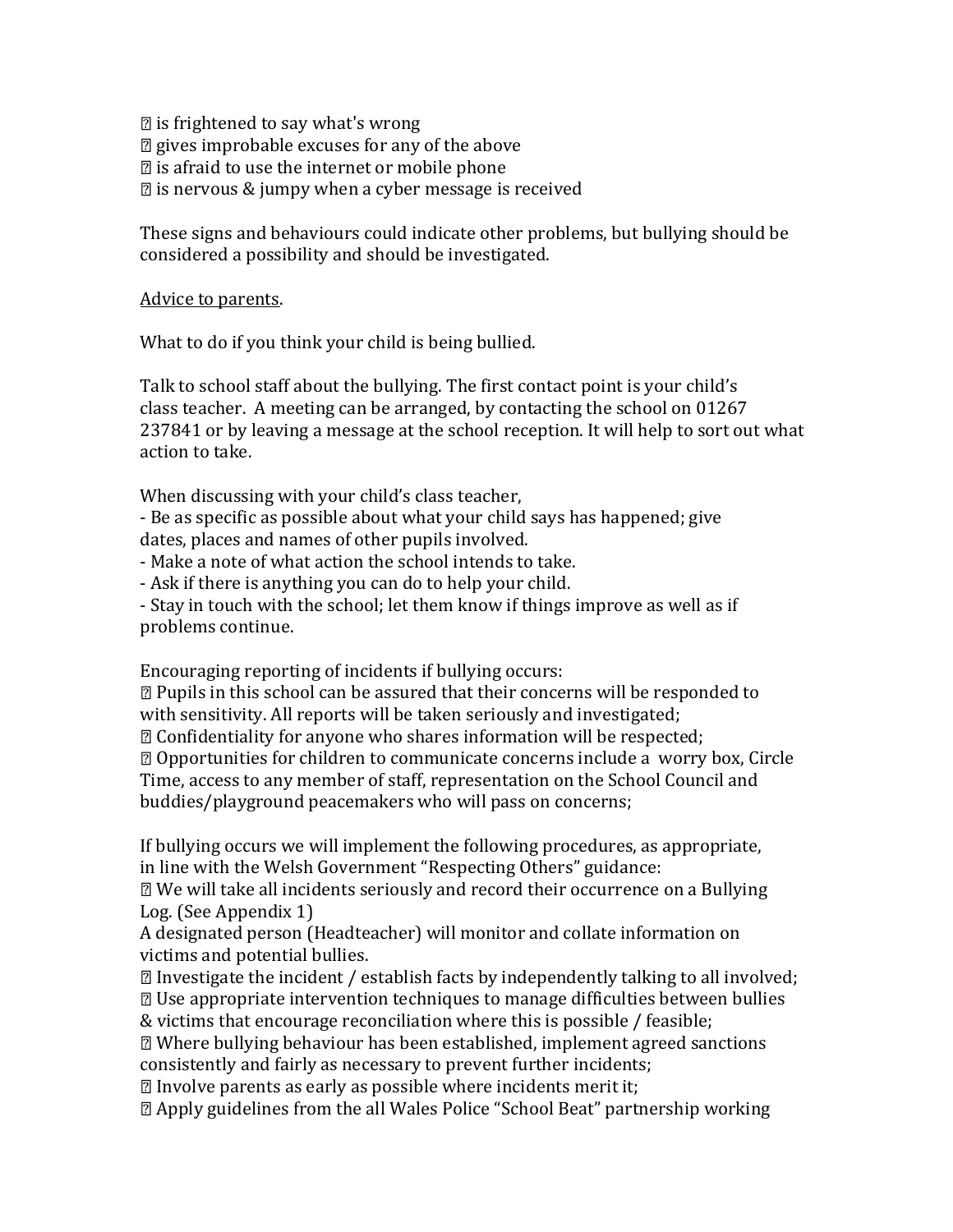document to determine whether official police involvement is needed; as indicated in these guidelines,

Deal with incidents internally wherever possible;

Keep accurate, factual records of all reported incidents and the school's response.

Always follow-up incidents after they have been dealt with and review outcomes to ensure bullying behaviour has ceased;

Provide on-going support for those involved where necessary;

Depending on the type of incident, if sanctions are used, these may include:

Involving parents as / when necessary;

Withdrawing privileges/free time

Preventing access to parts of school;

Short term exclusion;

Involving appropriate outside agencies;

Including details on notes kept on each pupil.

Addressing bullying that takes place outside of school.

A good deal of bullying takes place outside the school gates, and on journeys to and from school. Perpetrators of the bullying may be pupils of the school, pupils of other schools, or people not at school at all. At Ysgol Llangynnwr our school's antibullying policy encourages pupils not to suffer in silence. Where a pupil tells of bullying off the school premises, a range of steps could be taken:

Talking to the local police or PCSO's about problems on local streets or park (if necessary seek a police presence at trouble spots) .

Involving parents or members of the local community

Talking to the head of another school whose pupils are bullying off the premises

Mapping safe routes to school, and tell pupils about them

Talking to pupils about how to avoid or handle bullying outside the school premises

SUMMARY: Strategies and preventative measures to reduce the likelihood of bullying in this school :

A whole-school approach involving everyone (staff, students, parents & governors) in developing and implementing this policy;

Awareness raising of the issues, procedures, sanctions and method of monitoring bullying, eg. assemblies, pastoral work, PSE, parents meetings, newsletter, website; An ethos of personal responsibility where students are encouraged to tell if they experience bullying themselves or see others being bullied – knowing that not taking action condones the behaviour;

Having a system in place for students to inform staff in confidence when bullying occurs; ensuring staff are appropriately trained and supported to respond to this. Developing our understanding of collective responsibility through Support Groups, Circle Time, School Council, Peer Mentoring/ Support, drama activities, appropriate curricular work (eg PSE and our Healthy Schools initiative; sessions with School Community Police Officers and the Police);